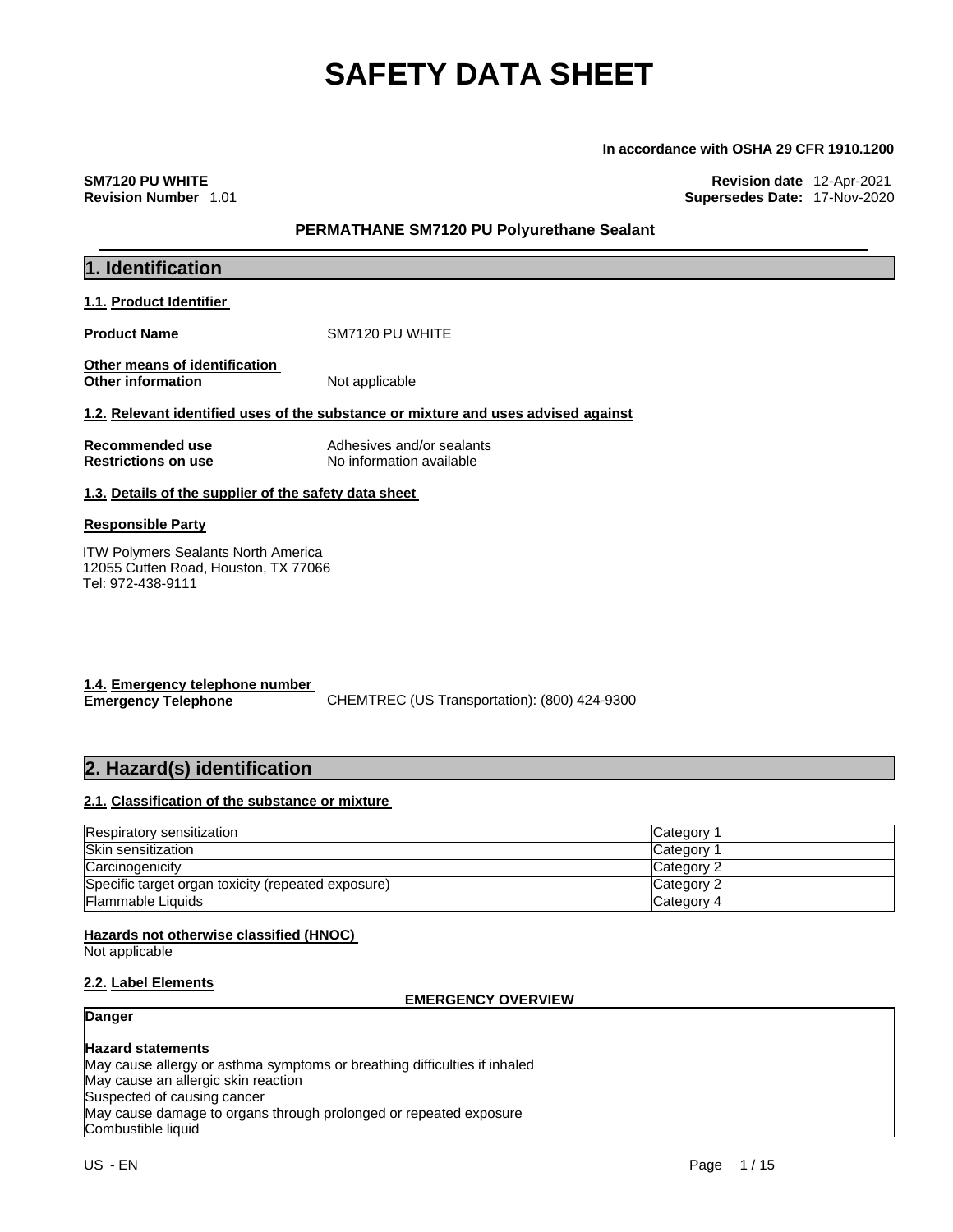**SM7120 PU WHITE Revision date** 05-Apr-2021 **Supersedes Date: 17-Nov-2020** 



#### **Precautionary Statements - Prevention**

Obtain special instructions before use Do not handle until all safety precautions have been read and understood Wear protective gloves/protective clothing/eye protection/face protection In case of inadequate ventilation wear respiratory protection Contaminated work clothing must not be allowed out of the workplace Do not breathe dust/fume/gas/mist/vapors/spray Keep away from flames and hot surfaces. - No smoking

#### **Precautionary Statements - Response**

IF exposed or concerned: Get medical advice/attention IF ON SKIN: Wash with plenty of water and soap If skin irritation or rash occurs: Get medical advice/attention Wash contaminated clothing before reuse IF INHALED: If breathing is difficult, remove person to fresh air and keep comfortable for breathing If experiencing respiratory symptoms: Call a POISON CENTER or doctor In case of fire: Use CO2, dry chemical, or foam to extinguish

#### **Precautionary Statements - Storage**

Store locked up Store in a well-ventilated place. Keep cool

#### **Precautionary Statements - Disposal**

Dispose of contents/ container to an approved waste disposal plant

19 % of the mixture consists of ingredient(s) of unknown toxicity

#### **2.3. Other Information**

No information available.

### **3. Composition/information on ingredients**

#### **3.1. Substances**

Not applicable.

#### **Mixture**

| Chemical name                         | CAS No     | Weight-%  |
|---------------------------------------|------------|-----------|
| Limestone                             | 1317-65-3  | $10 - 30$ |
| Polyvinyl chloride                    | 9002-86-2  | $10 - 30$ |
| Titanium dioxide                      | 13463-67-7 | 1 - <5    |
| Xylenes (o-, m-, p- isomers)          | 1330-20-7  | 1 - <5    |
| Propylene carbonate                   | 108-32-7   | 1 - <5    |
| Benzenesulfonyl isocyanate, 4-methyl- | 4083-64-1  | $0.1 - 1$ |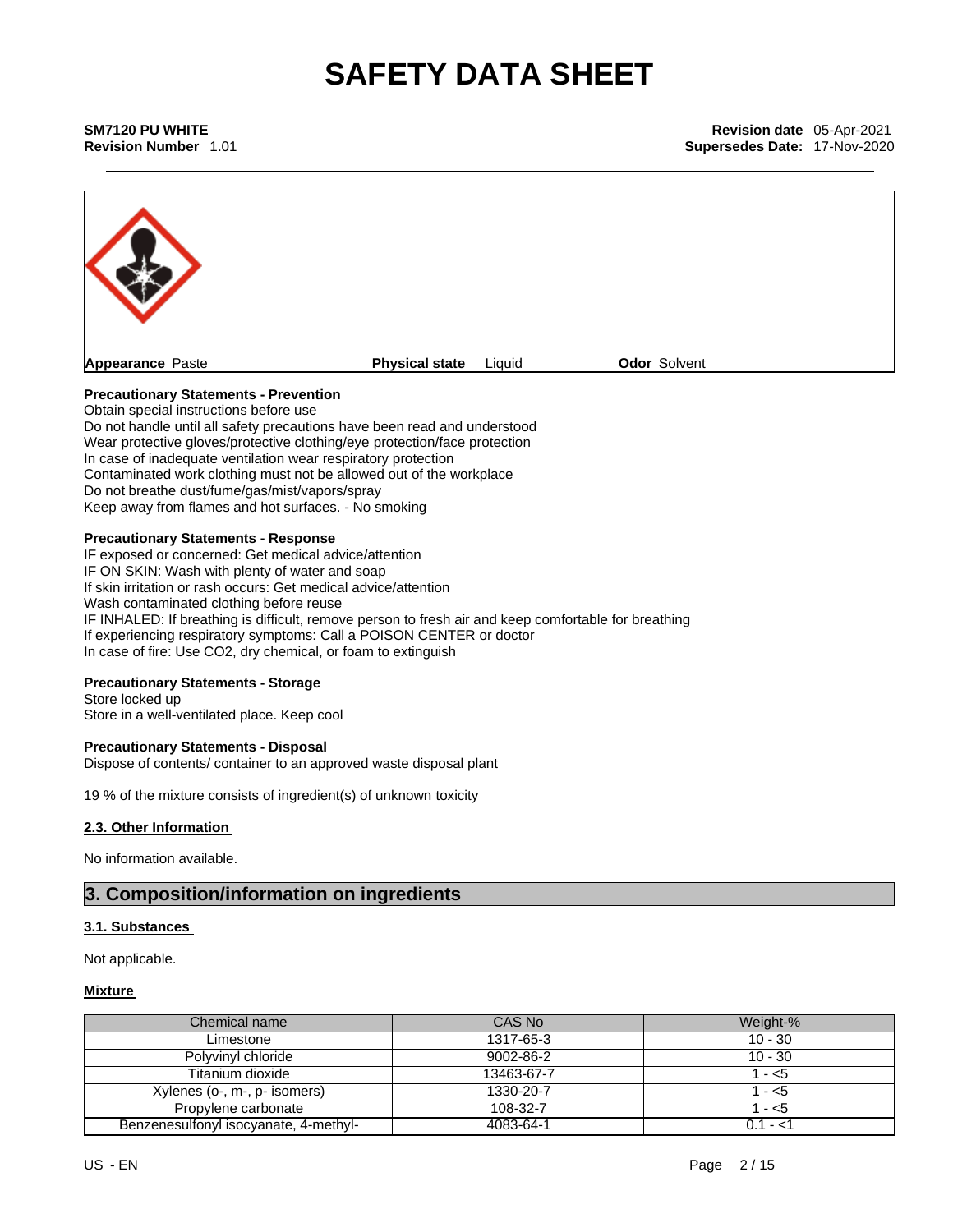| Ethylbenzene                                                                                     | 100-41-4   | - |  |
|--------------------------------------------------------------------------------------------------|------------|---|--|
|                                                                                                  |            |   |  |
| 4.4'-Methylenediphenyl diisocyanate                                                              | 101-68-8   |   |  |
|                                                                                                  |            |   |  |
| Quartz                                                                                           | 14808-60-7 |   |  |
| *The concert concentence formacing that at concertibulities have contributed as a throat concert |            |   |  |

*\*The exact percentage (concentration) of composition has been withheld as a trade secret*

### **4. First-aid measures**

#### **4.1. Description of first aid measures**

| <b>General advice</b>                                                           | IF exposed or concerned: Get medical advice/attention. Show this safety data sheet to the<br>doctor in attendance.                                                                                                                                                                                                                                                    |  |  |
|---------------------------------------------------------------------------------|-----------------------------------------------------------------------------------------------------------------------------------------------------------------------------------------------------------------------------------------------------------------------------------------------------------------------------------------------------------------------|--|--|
| <b>Inhalation</b>                                                               | IF INHALED: Remove to fresh air and keep at rest in a position comfortable for breathing.<br>May cause allergic respiratory reaction. (Call a physician if symptoms occur). If breathing is<br>difficult, (trained personnel should) give oxygen. If breathing has stopped, give artificial<br>respiration. Get medical attention immediately.                        |  |  |
| Eye contact                                                                     | Rinse immediately with plenty of water, also under the eyelids, for at least 15 minutes. Keep<br>eye wide open while rinsing. Do not rub affected area. Remove contact lenses, if present<br>and easy to do. Continue rinsing. If eye irritation persists: Get medical advice/attention.                                                                              |  |  |
| <b>Skin contact</b>                                                             | Wash off immediately with soap and plenty of water while removing all contaminated<br>clothes and shoes. Wash contaminated clothing before reuse. May cause an allergic skin<br>reaction. In the case of skin irritation or allergic reactions see a physician.                                                                                                       |  |  |
| Ingestion                                                                       | Clean mouth with water and drink afterwards plenty of water. Do NOT induce vomiting.<br>Never give anything by mouth to an unconscious person. May produce an allergic reaction.<br>Get immediate medical advice/attention.                                                                                                                                           |  |  |
| Self-protection of the first aider                                              | Remove all sources of ignition. Use personal protective equipment as required. Ensure that<br>medical personnel are aware of the material(s) involved, take precautions to protect<br>themselves and prevent spread of contamination. Avoid contact with skin, eyes or clothing.<br>Avoid direct contact with skin. Use barrier to give mouth-to-mouth resuscitation. |  |  |
| 4.2. Most important symptoms and effects, both acute and delayed                |                                                                                                                                                                                                                                                                                                                                                                       |  |  |
| <b>Symptoms</b>                                                                 | May cause allergy or asthma symptoms or breathing difficulties if inhaled. Coughing and/ or<br>wheezing. Itching. Rashes. Hives. Prolonged contact may cause redness and irritation.                                                                                                                                                                                  |  |  |
| 4.3. Indication of any immediate medical attention and special treatment needed |                                                                                                                                                                                                                                                                                                                                                                       |  |  |
| Note to physicians                                                              | May cause sensitization in susceptible persons. May cause sensitization by inhalation and<br>skin contact. Treat symptomatically.                                                                                                                                                                                                                                     |  |  |

### **5. Fire-fighting measures**

#### **5.1. Extinguishing media**

| <b>Suitable Extinguishing Media</b> | Dry chemical, CO2, water spray or regular foam. Use water spray or fog; do not use straight<br>streams. Move containers from fire area if you can do it without risk. |
|-------------------------------------|-----------------------------------------------------------------------------------------------------------------------------------------------------------------------|
| Large Fire                          | CAUTION: Use of water spray when fighting fire may be inefficient.                                                                                                    |
| Unsuitable extinguishing media      | Do not scatter spilled material with high pressure water streams.                                                                                                     |

**5.2. Special hazards arising from the substance or mixture**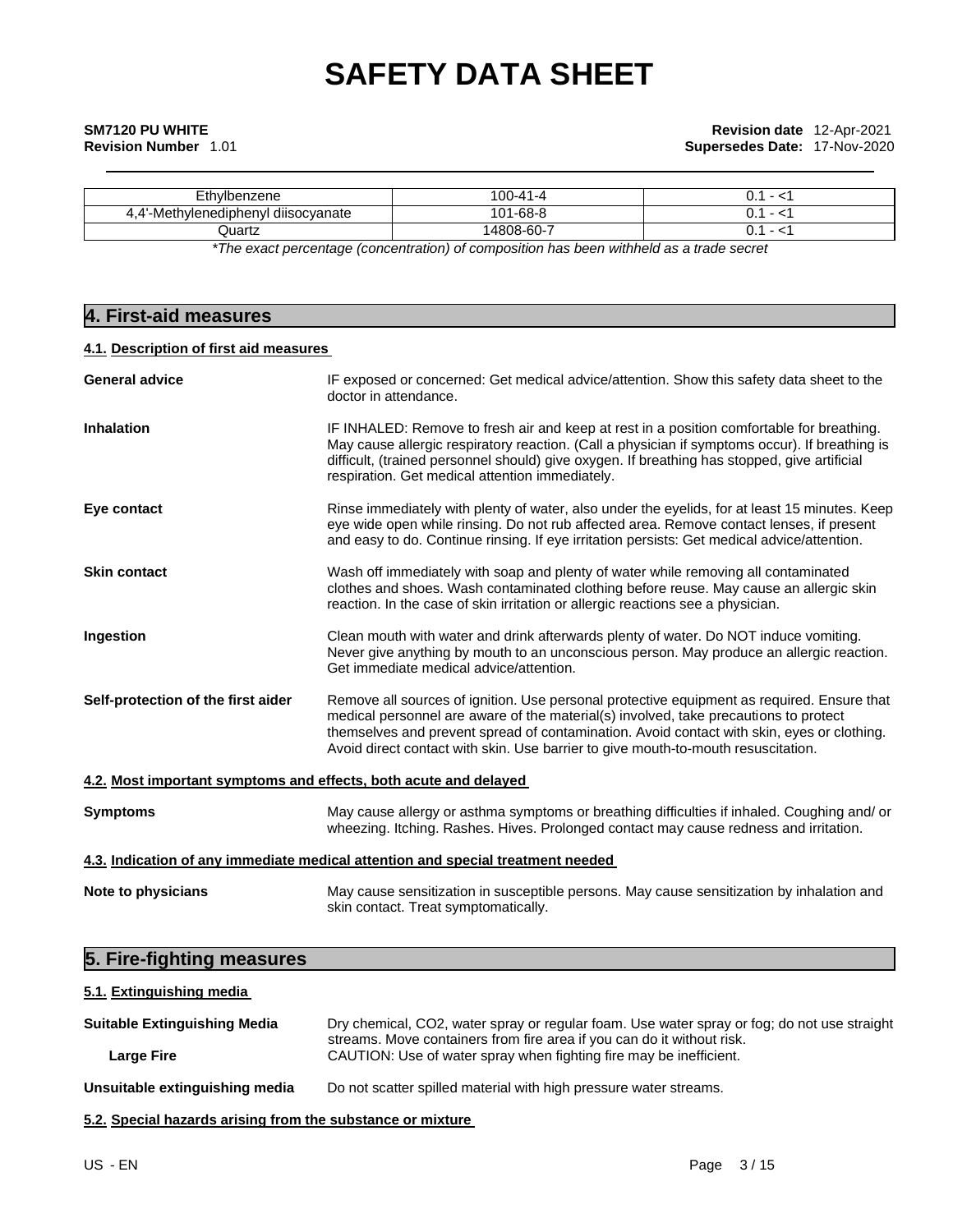| SM7120 PU WHITE<br><b>Revision Number 1.01</b>                         | <b>Revision date</b> 12-Apr-2021<br>Supersedes Date: 17-Nov-2020                                                                                                                                                               |  |
|------------------------------------------------------------------------|--------------------------------------------------------------------------------------------------------------------------------------------------------------------------------------------------------------------------------|--|
| Specific hazards arising from the<br>chemical                          | Keep product and empty container away from heat and sources of ignition. In the event of<br>fire, cool tanks with water spray. Product is or contains a sensitizer. May cause<br>sensitization by inhalation and skin contact. |  |
| <b>Hazardous combustion products</b>                                   | Carbon dioxide (CO2). Hydrogen chloride. Oxides of sulfur.                                                                                                                                                                     |  |
| <b>Explosion data</b><br><b>Sensitivity to mechanical impact None.</b> |                                                                                                                                                                                                                                |  |
| Sensitivity to static discharge                                        | Yes. May be ignited by friction, heat, sparks or flames.                                                                                                                                                                       |  |
| 5.3. Advice for firefighters                                           |                                                                                                                                                                                                                                |  |
| Special protective equipment for<br>fire-fighters                      | As in any fire, wear self-contained breathing apparatus pressure-demand, MSHA/NIOSH<br>(approved or equivalent) and full protective gear.                                                                                      |  |

#### **6. Accidental release measures**

#### **6.1. Personal precautions, protective equipment and emergency procedures**

| <b>Personal precautions</b>                               | Use personal protective equipment as required. See section 8 for more information. Keep<br>people away from and upwind of spill/leak. Ensure adequate ventilation. Do not touch or<br>walk through spilled material. Avoid contact with skin, eyes or clothing. ELIMINATE all<br>ignition sources (no smoking, flares, sparks or flames in immediate area). Take<br>precautionary measures against static discharges. Wash thoroughly after handling. |  |  |
|-----------------------------------------------------------|-------------------------------------------------------------------------------------------------------------------------------------------------------------------------------------------------------------------------------------------------------------------------------------------------------------------------------------------------------------------------------------------------------------------------------------------------------|--|--|
| <b>Other information</b>                                  | Refer to protective measures listed in Sections 7 and 8.                                                                                                                                                                                                                                                                                                                                                                                              |  |  |
| 6.2. Environmental precautions                            |                                                                                                                                                                                                                                                                                                                                                                                                                                                       |  |  |
| <b>Environmental precautions</b>                          | Prevent entry into waterways, sewers, basements or confined areas. See Section 12 for<br>additional Ecological Information.                                                                                                                                                                                                                                                                                                                           |  |  |
| 6.3. Methods and material for containment and cleaning up |                                                                                                                                                                                                                                                                                                                                                                                                                                                       |  |  |
| <b>Methods for containment</b>                            | Stop leak if you can do it without risk. Do not touch or walk through spilled material. Dike far<br>ahead of liquid spill for later disposal. Absorb or cover with dry earth, sand or other<br>non-combustible material and transfer to containers.                                                                                                                                                                                                   |  |  |
| Methods for cleaning up                                   | Use personal protective equipment as required. Take precautionary measures against<br>static discharges. Dam up. Soak up with inert absorbent material. Take up mechanically,<br>placing in appropriate containers for disposal. Clean contaminated surface thoroughly.                                                                                                                                                                               |  |  |
| Reference to other sections                               | See section 8 for more information. See section 13 for more information.                                                                                                                                                                                                                                                                                                                                                                              |  |  |

### **7. Handling and storage**

#### **7.1. Precautions for safe handling**

**Advice on safe handling** Use personal protection equipment. Handle in accordance with good industrial hygiene and safety practice. Do not eat, drink or smoke when using this product. Keep away from heat, hot surfaces, sparks, open flames and other ignition sources. No smoking. Take precautionary measures against static discharges. Do not breathe vapor or mist. Use with local exhaust ventilation. In case of insufficient ventilation, wear suitable respiratory equipment. Avoid contact with skin, eyes or clothing. Wash thoroughly after handling. Take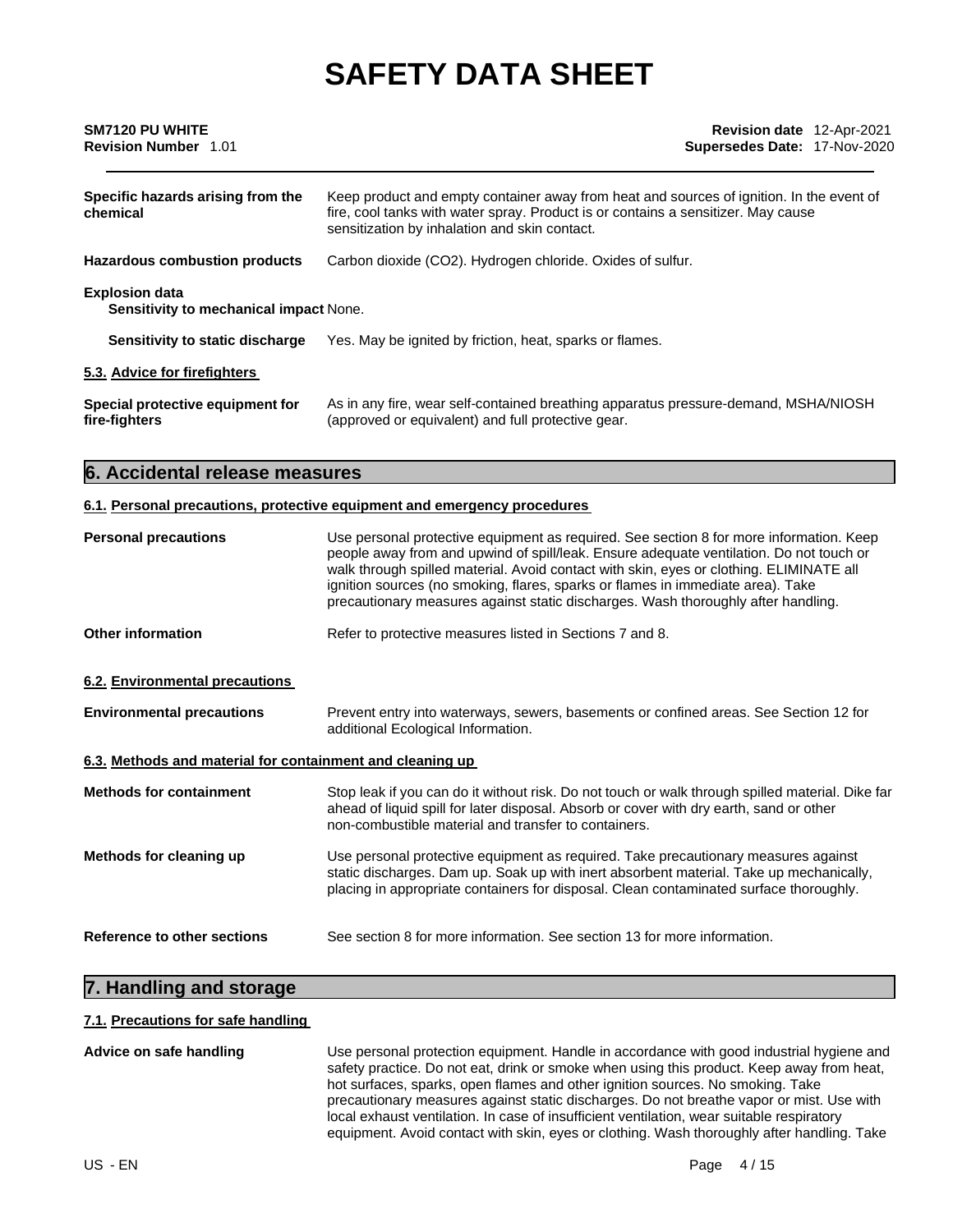| <b>SM7120 PU WHITE</b>      |  |
|-----------------------------|--|
| <b>Revision Number 1.01</b> |  |

**SM7120 PU WHITE Revision date** 12-Apr-2021 **Revision Number** 1.01 **Supersedes Date:** 17-Nov-2020

off contaminated clothing and wash before reuse.

#### **7.2. Conditions for safe storage, including any incompatibilities**

**Storage Conditions** Keep in properly labeled containers. Keep out of the reach of children. Keep away from heat, sparks, flame and other sources of ignition (i.e., pilot lights, electric motors and static electricity). Keep containers tightly closed in a dry, cool and well-ventilated place. Water reactive. Protect from moisture.

**7.3 References to other sections**

| Reference to other sections | Section 10: STABILITY AND REACTIVITY |  |
|-----------------------------|--------------------------------------|--|
|                             | Section 13: DISPOSAL CONSIDERATIONS  |  |

#### **8. Exposure controls/personal protection**

#### **8.1. Control parameters**

**Exposure Limits** This product contains substances which in their raw state are powder form, however in this product they are in a non-respirable form. Inhalation of powder/dust particles is unlikely to occur from exposure to this product.

| Chemical name                             | <b>ACGIHTLV</b>                                           | <b>OSHA PEL</b>                                                                                                | <b>NIOSH</b>                                                                                                                                                |
|-------------------------------------------|-----------------------------------------------------------|----------------------------------------------------------------------------------------------------------------|-------------------------------------------------------------------------------------------------------------------------------------------------------------|
| Limestone<br>1317-65-3                    |                                                           | TWA: 15 mg/m <sup>3</sup> total dust<br>TWA: 5 mg/m <sup>3</sup> respirable<br>fraction                        | TWA: 10 mg/m <sup>3</sup> total dust<br>TWA: 5 mg/m <sup>3</sup> respirable dust                                                                            |
|                                           |                                                           | (vacated) TWA: 15 mg/m <sup>3</sup> total<br>dust<br>(vacated) TWA: 5 mg/m <sup>3</sup><br>respirable fraction |                                                                                                                                                             |
| Polyvinyl chloride<br>9002-86-2           | TWA: 1 mg/m <sup>3</sup> respirable<br>particulate matter |                                                                                                                | ٠                                                                                                                                                           |
| Titanium dioxide<br>13463-67-7            | TWA: 10 mg/m <sup>3</sup>                                 | TWA: 15 mg/m <sup>3</sup> total dust<br>(vacated) TWA: 10 mg/m <sup>3</sup> total<br>dust                      | IDLH: 5000 mg/m <sup>3</sup><br>TWA: 2.4 mg/m <sup>3</sup> CIB 63 fine<br>TWA: 0.3 mg/m <sup>3</sup> CIB 63<br>ultrafine, including engineered<br>nanoscale |
| Xylenes (o-, m-, p- isomers)<br>1330-20-7 | STEL: 150 ppm<br>TWA: 100 ppm                             | TWA: 100 ppm<br>TWA: 435 mg/m <sup>3</sup>                                                                     |                                                                                                                                                             |
|                                           |                                                           | (vacated) TWA: 100 ppm<br>(vacated) TWA: 435 mg/m <sup>3</sup>                                                 |                                                                                                                                                             |
|                                           |                                                           | (vacated) STEL: 150 ppm<br>(vacated) STEL: 655 mg/m <sup>3</sup>                                               |                                                                                                                                                             |
| Ethylbenzene<br>$100 - 41 - 4$            | TWA: 20 ppm                                               | TWA: 100 ppm<br>TWA: 435 mg/m <sup>3</sup>                                                                     | IDLH: 800 ppm<br>TWA: 100 ppm<br>TWA: 435 mg/m <sup>3</sup>                                                                                                 |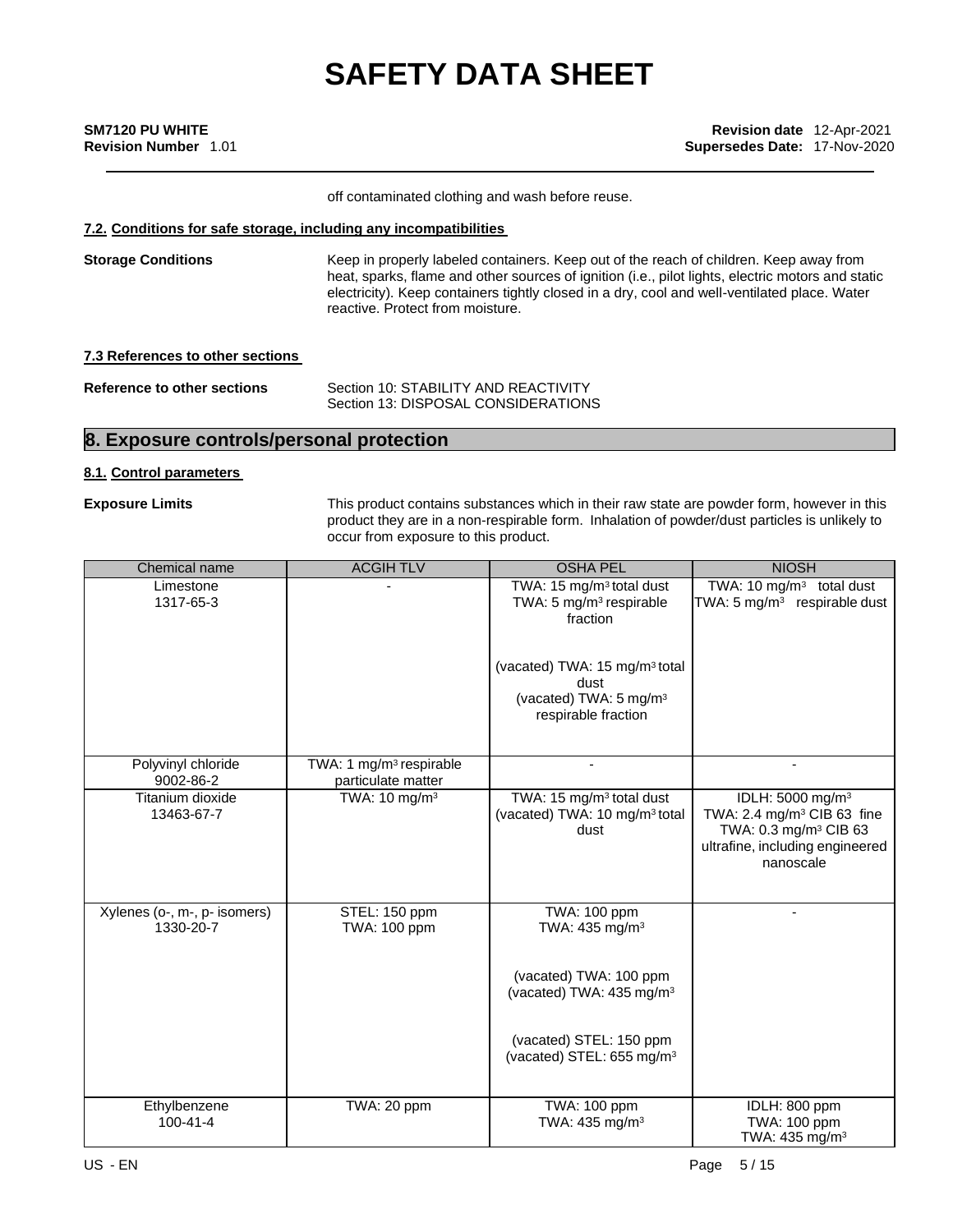### **SM7120 PU WHITE**

**Revision Number** 1.01

#### **Revision date** 12-Apr-2021 **Supersedes Date:** 17-Nov-2020

|                                                    |                                                               | (vacated) TWA: 100 ppm<br>(vacated) TWA: 435 mg/m <sup>3</sup>                                                                                                                                                                                                                                                                                                                 | STEL: 125 ppm<br>STEL: 545 mg/m <sup>3</sup>                                                                                                                    |
|----------------------------------------------------|---------------------------------------------------------------|--------------------------------------------------------------------------------------------------------------------------------------------------------------------------------------------------------------------------------------------------------------------------------------------------------------------------------------------------------------------------------|-----------------------------------------------------------------------------------------------------------------------------------------------------------------|
|                                                    |                                                               | (vacated) STEL: 125 ppm<br>(vacated) STEL: 545 mg/m <sup>3</sup>                                                                                                                                                                                                                                                                                                               |                                                                                                                                                                 |
| 4,4'-Methylenediphenyl<br>diisocyanate<br>101-68-8 | TWA: 0.005 ppm                                                | (vacated) Ceiling: 0.02 ppm<br>regulated under Methylene<br>bisphenyl isocyanate<br>(vacated) Ceiling: 0.2 mg/m <sup>3</sup><br>regulated under Methylene<br>bisphenyl isocyanate                                                                                                                                                                                              | IDLH: 75 mg/m <sup>3</sup><br>Ceiling: 0.020 ppm 10 min<br>Ceiling: $0.2 \text{ mg/m}^3$<br>$10 \text{ min}$<br>TWA: 0.005 ppm<br>TWA: $0.05$ mg/m <sup>3</sup> |
|                                                    |                                                               | Ceiling: 0.02 ppm<br>Ceiling: $0.2 \text{ mg/m}^3$                                                                                                                                                                                                                                                                                                                             |                                                                                                                                                                 |
| Quartz<br>14808-60-7                               | TWA: 0.025 mg/m <sup>3</sup> respirable<br>particulate matter | TWA: 50 μg/m <sup>3</sup> TWA: 50 μg/m <sup>3</sup><br>excludes construction work,<br>agricultural operations, and<br>exposures that result from the<br>processing of sorptive clays<br>(vacated) TWA: 0.1 mg/m <sup>3</sup><br>respirable dust<br>: $(250)/(%SiO2 + 5)$ mppcf<br>TWA respirable fraction<br>: $(10)/(%SiO2 + 2)$ mg/m <sup>3</sup><br>TWA respirable fraction | IDLH: 50 mg/m <sup>3</sup> respirable<br>dust<br>TWA: 0.05 mg/m <sup>3</sup><br>respirable<br>dust                                                              |

| Chemical name                                            | Argentina                            | <b>Brazil</b>                               | Chile                                         | Colombia                           |
|----------------------------------------------------------|--------------------------------------|---------------------------------------------|-----------------------------------------------|------------------------------------|
| Limestone<br>1317-65-3                                   | TWA: $10 \text{ mg/m}^3$             |                                             | TWA: $7 \text{ mg/m}^3$                       |                                    |
| Polyvinyl chloride<br>9002-86-2                          |                                      | TWA: 1 mg/m <sup>3</sup>                    |                                               | TWA: $1 \text{mq/m}^3$             |
| Titanium dioxide<br>13463-67-7                           | TWA: $10 \text{ mg/m}^3$             | TWA: $10 \text{ mg/m}^3$                    |                                               | TWA: 10mg/m <sup>3</sup>           |
| Xylenes (o-, m-, p- isomers)<br>1330-20-7                | <b>TWA: 100 ppm</b><br>STEL: 150 ppm | TWA: 78 ppm<br>TWA: $340$ mg/m <sup>3</sup> | TWA: 87 ppm<br>TWA: 380 mg/m <sup>3</sup>     | STEL: 150ppm<br><b>TWA: 100ppm</b> |
| Ethylbenzene<br>$100 - 41 - 4$                           | <b>TWA: 100 ppm</b><br>STEL: 125 ppm | TWA: 78 ppm<br>TWA: $340 \text{ mg/m}^3$    | TWA: 87 ppm<br>TWA: 380 mg/m <sup>3</sup>     | TWA: 20ppm                         |
| 4,4'-Methylenediphenyl<br>diisocyanate<br>$101 - 68 - 8$ | TWA: 0.005 ppm                       | TWA: 0.005 ppm                              | TWA: 0.004 ppm<br>TWA: 0.05 mg/m <sup>3</sup> | TWA: 0.005ppm                      |
| Quartz<br>14808-60-7                                     | TWA: $0.05$ mg/m <sup>3</sup>        | TWA: $0.025$ mg/m <sup>3</sup>              | TWA: $0.08$ mg/m <sup>3</sup>                 | TWA: $0.025$ mg/m <sup>3</sup>     |

| Chemical name                   | Costa Rical            | Peru | Uruguay                                             | Venezuela |
|---------------------------------|------------------------|------|-----------------------------------------------------|-----------|
| Polyvinyl chloride<br>9002-86-2 | TWA: $1 \text{mq/m}^3$ |      | 1 ma/m <sup>3</sup> TWA<br>(respirable particulate) |           |
|                                 |                        |      | matter)                                             |           |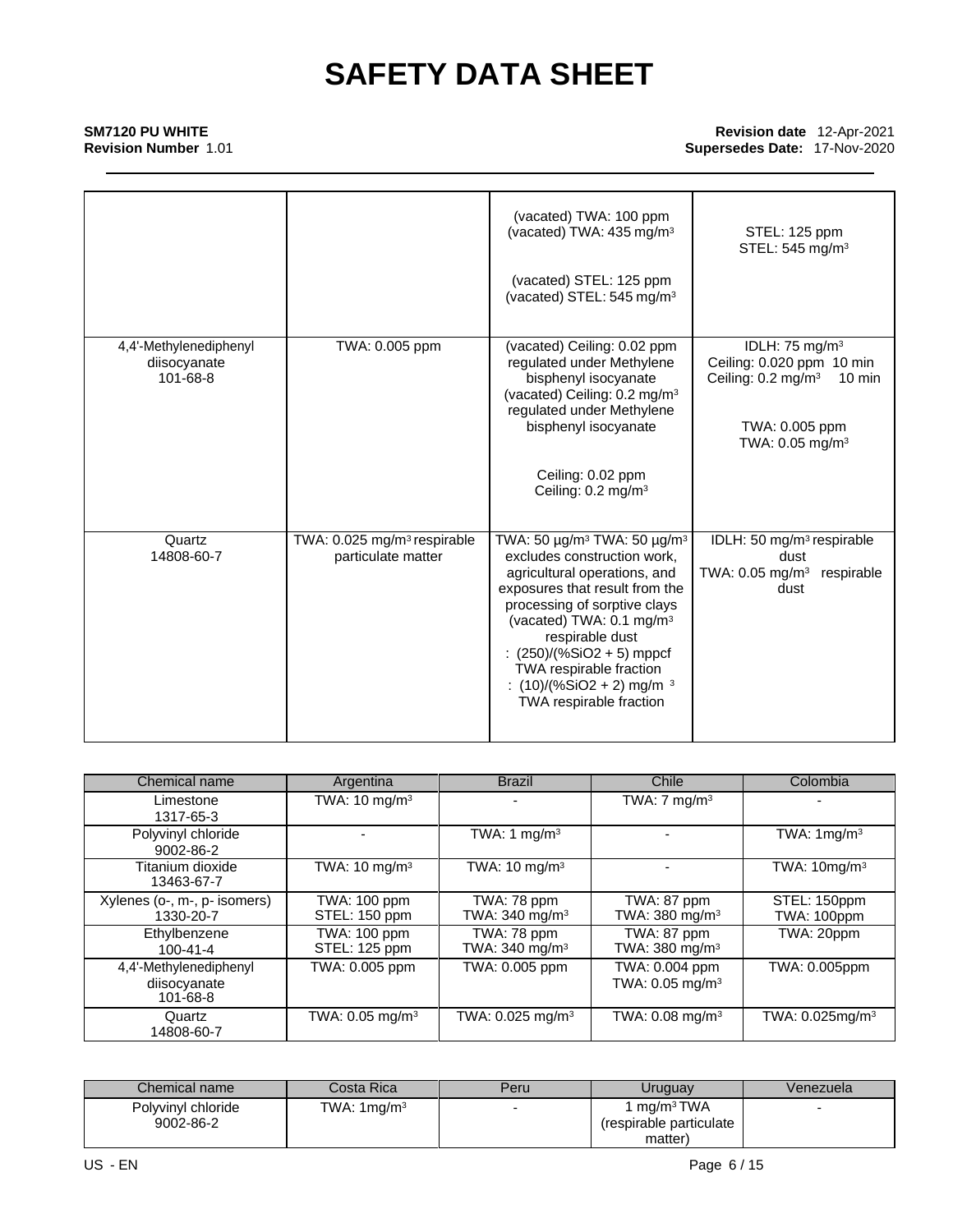#### **SM7120 PU WHITE Revision Number** 1.01

#### **Revision date** 12-Apr-2021 **Supersedes Date:** 17-Nov-2020

| Chemical name                                      | Costa Rica                  | Peru                                            | Uruguay                                                                   | Venezuela                                    |
|----------------------------------------------------|-----------------------------|-------------------------------------------------|---------------------------------------------------------------------------|----------------------------------------------|
| Titanium dioxide<br>13463-67-7                     | TWA: $10mg/m3$              | TWA: $10mg/m3$                                  | 10 mg/m <sup>3</sup> TWA                                                  | TWA: $10 \text{ mg/m}^3$                     |
| Xylenes (o-, m-, p- isomers)<br>1330-20-7          | TWA: 100ppm<br>STEL: 150ppm | STEL: 150ppm<br>STEL: 651mg/m <sup>3</sup>      | 150 ppm STEL<br>100 ppm TWA                                               | <b>Skin</b><br>STEL: 150 ppm<br>TWA: 100 ppm |
|                                                    |                             | TWA: 100ppm<br>TWA: $434$ mg/m $3$              |                                                                           |                                              |
| Ethylbenzene<br>$100 - 41 - 4$                     | TWA: 20ppm                  | STEL: 125ppm<br>STEL: $543$ mg/m $3$            | 20 ppm TWA                                                                | <b>Skin</b><br>STEL: 125 ppm<br>TWA: 100 ppm |
|                                                    |                             | TWA: 100ppm<br>TWA: $434$ mg/m $3$              |                                                                           |                                              |
| 4,4'-Methylenediphenyl<br>diisocyanate<br>101-68-8 | TWA: 0.005ppm               | TWA: 0.005ppm<br>TWA: $0.051$ mg/m <sup>3</sup> | 0.005 ppm TWA (listed<br>under Methylene<br>bisphenyl isocyanate<br>(MDI) | TWA: 0.005 ppm                               |
| Quartz<br>14808-60-7                               | TWA: 0.025mg/m <sup>3</sup> | TWA: $0.05$ mg/m $3$                            | $0.025$ mg/m <sup>3</sup> TWA<br>(respirable particulate<br>matter)       | TWA: $0.025$ mg/m <sup>3</sup>               |

### **8.2. Exposure controls**

**OTHER INFORMATION** Small amounts of methanol (CAS 67-56-1) are formed by hydrolysis and released upon curing.

| Chemical name             | <b>ACGIH TLV</b>                           | <b>OSHA PEL</b>                                                  | <b>NIOSH</b>                                                 |
|---------------------------|--------------------------------------------|------------------------------------------------------------------|--------------------------------------------------------------|
| Methyl alcohol<br>67-56-1 | STEL: 250 ppm<br><b>TWA: 200 ppm</b><br>S* | TWA: 200 ppm<br>TWA: 260 mg/m <sup>3</sup>                       | IDLH: 6000 ppm<br>TWA: 200 ppm<br>TWA: 260 mg/m <sup>3</sup> |
|                           |                                            | (vacated) TWA: 200 ppm<br>(vacated) TWA: 260 mg/m <sup>3</sup>   | STEL: 250 ppm<br>STEL: 325 mg/m <sup>3</sup>                 |
|                           |                                            | (vacated) STEL: 250 ppm<br>(vacated) STEL: 325 mg/m <sup>3</sup> |                                                              |
|                           |                                            | (vacated) S*                                                     |                                                              |

| Chemical name             | Argentina                                    | <b>Brazil</b>                                            | Chile                                              | Colombia                           |
|---------------------------|----------------------------------------------|----------------------------------------------------------|----------------------------------------------------|------------------------------------|
| Methyl alcohol<br>67-56-1 | TWA: 200 ppm<br><b>Skin</b><br>STEL: 250 ppm | TWA: 156 ppm<br>TWA: $200 \text{ mg/m}^3$<br><b>Skin</b> | TWA: 175 ppm<br>TWA: 229 mg/m <sup>3</sup><br>Skin | STEL: 250ppm<br><b>TWA: 200ppm</b> |

| name<br>Chemical          | -<br>Costa<br>Kica | Peru      | <i>Iruguay</i>                    | /enezuela |
|---------------------------|--------------------|-----------|-----------------------------------|-----------|
| Meth'<br>alcohol<br>. 177 | TWA<br>$200$ ppm   | $250$ ppm | $- - -$<br>つよへ<br>nnm<br>∠ບບ<br>. | Skin      |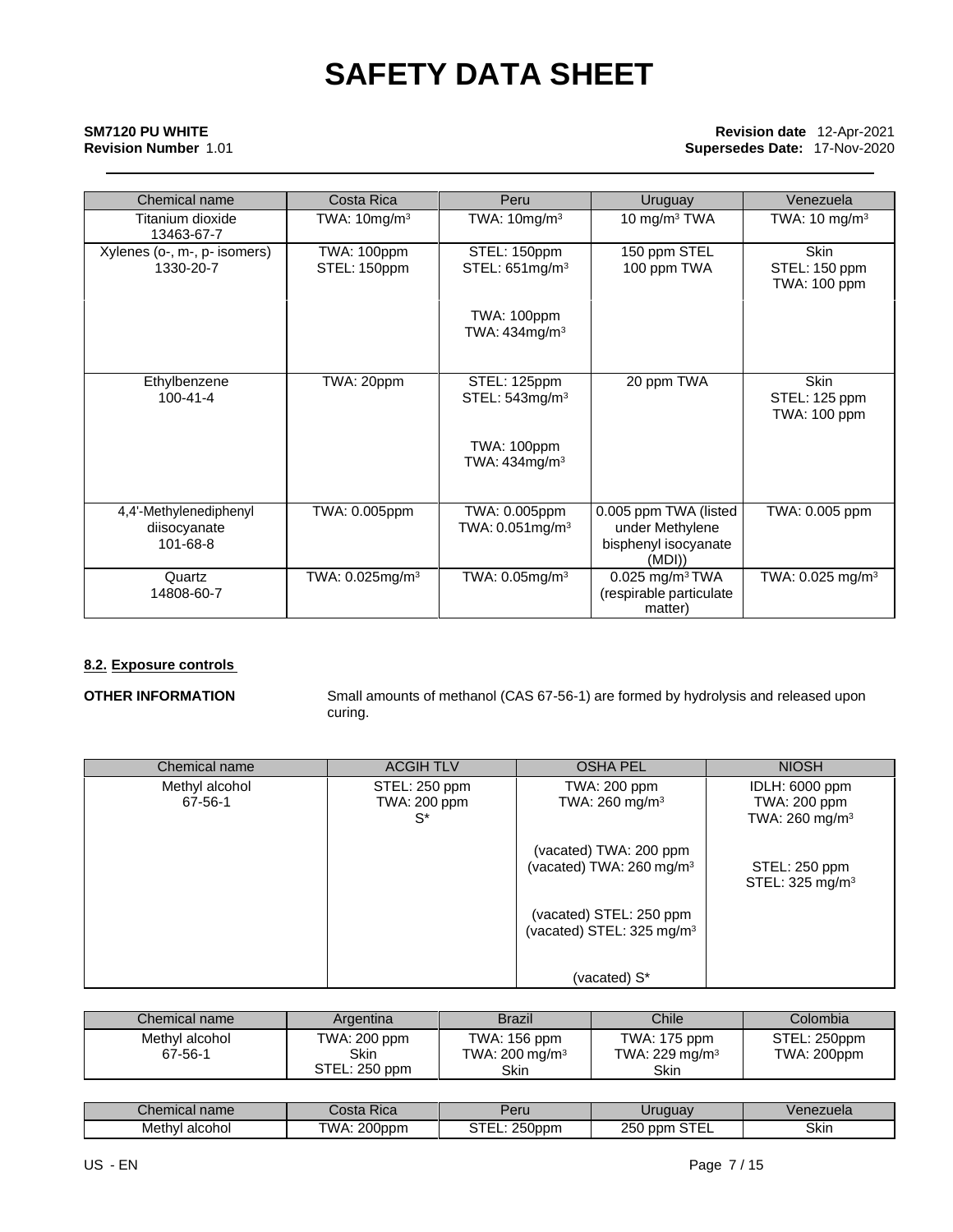## **SM7120 PU WHITE**

### **Revision Number** 1.01

#### **Revision date** 12-Apr-2021 **Supersedes Date:** 17-Nov-2020

| Chemical name | Costa Rica   | Peru                                     | Uruguay     | Venezuela                     |
|---------------|--------------|------------------------------------------|-------------|-------------------------------|
| 67-56-1       | STEL: 250ppm | STEL: 328mg/m <sup>3</sup>               | 200 ppm TWA | STEL: 250 ppm<br>TWA: 200 ppm |
|               |              | TWA: 200ppm<br>TWA: 262mg/m <sup>3</sup> |             |                               |

#### **Appropriate engineering controls**

| <b>Engineering controls</b>    | Showers<br>Eyewash stations<br>Ventilation systems.                                                                                                                                                                                                                                                                                                                                                                                                                                                                  |
|--------------------------------|----------------------------------------------------------------------------------------------------------------------------------------------------------------------------------------------------------------------------------------------------------------------------------------------------------------------------------------------------------------------------------------------------------------------------------------------------------------------------------------------------------------------|
|                                | Individual protection measures, such as personal protective equipment                                                                                                                                                                                                                                                                                                                                                                                                                                                |
| Eye/face protection            | Wear safety glasses with side shields (or goggles).                                                                                                                                                                                                                                                                                                                                                                                                                                                                  |
| <b>Hand protection</b>         | Wear suitable chemical resistant gloves. The selection of suitable gloves does not only<br>depend on the material, but also on further marks of quality and various manufacturers.                                                                                                                                                                                                                                                                                                                                   |
| Skin and body protection       | Wear suitable protective clothing.                                                                                                                                                                                                                                                                                                                                                                                                                                                                                   |
| <b>Respiratory protection</b>  | If exposure limits are exceeded or irritation is experienced, NIOSH/MSHA approved<br>respiratory protection should be worn. Positive-pressure supplied air respirators may be<br>required for high airborne contaminant concentrations. Respiratory protection must be<br>provided in accordance with current local regulations.                                                                                                                                                                                     |
| General hygiene considerations | Wear suitable gloves and eye/face protection. Handle in accordance with good industrial<br>hygiene and safety practice. Do not eat, drink or smoke when using this product. Do not<br>breathe dust/fume/gas/mist/vapors/spray. Avoid contact with skin, eyes or clothing. Wash<br>hands before breaks and immediately after handling the product. Remove and wash<br>contaminated clothing and gloves, including the inside, before re-use. Regular cleaning of<br>equipment, work area and clothing is recommended. |

### **9. Physical and chemical properties**

#### **9.1. Information on basic physical and chemical properties**

**Physical state** Liquid<br> **Appearance** Liquid Paste **Appearance** Paste<br> **Color** White **Color**<br>Odor

**Property CONSERVITY CONSERVITY IS A PROPERTY CONSERVANCE CONSERVANCE PROPERTY REMARKS • Method<br>
<b>PH Remarks** • Modata available **Remarks** • Mone known **Melting point / freezing point** No data available None known<br> **Boiling point / boiling range** No data available None known **Boiling point / boiling range<br>Flash point Evaporation rate Reset Cone Access Modata available Reset Cone Known**<br> **Flammability (solid, gas)** Not applicable for liquids . **Flammability Limit in Air None known** None known

**Solvent Odor threshold** No information available

> **PH** No data available **None known**<br>
> No data available None known **Flash point** 74.4 °C / 165.9 °F **Not applicable for liquids**.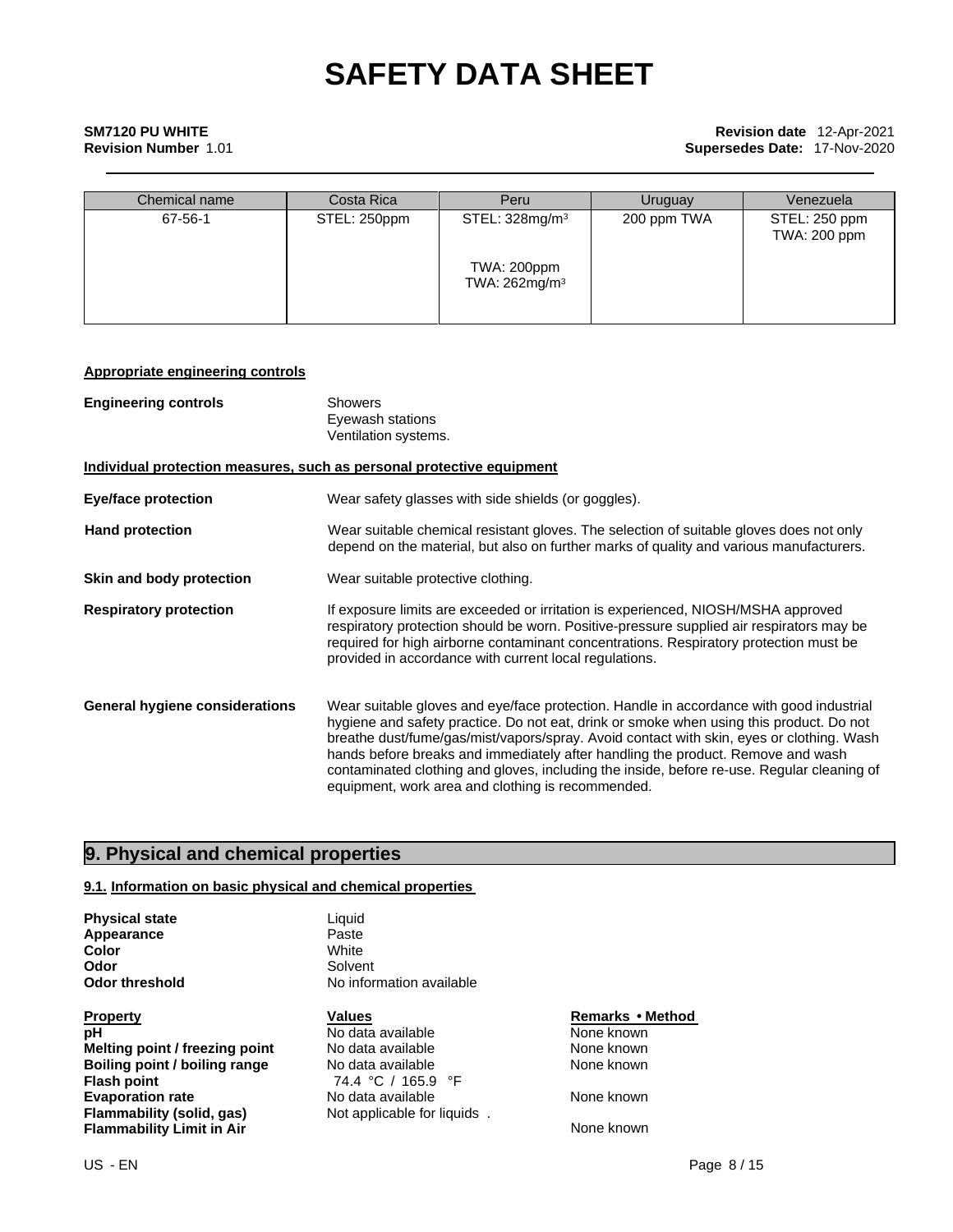#### **SM7120 PU WHITE Revision Number** 1.01

| <b>Upper flammability or explosive</b><br>limits | No data available        |               |
|--------------------------------------------------|--------------------------|---------------|
| Lower flammability or explosive                  | No data available        |               |
| limits                                           |                          |               |
| Vapor pressure                                   | No data available        | None known    |
| <b>Relative vapor density</b>                    | No data available        | None known    |
| <b>Relative density</b>                          | No data available        | None known    |
| <b>Water solubility</b>                          | No data available        | None known    |
| Solubility(ies)                                  | No data available        | None known    |
| <b>Partition coefficient</b>                     | No data available        | None known    |
| <b>Autoignition temperature</b>                  | No data available        | None known    |
| <b>Decomposition temperature</b>                 | No data available        | None known    |
| <b>Kinematic viscosity</b>                       | No data available        | None known    |
| <b>Dynamic viscosity</b>                         | No data available        | None known    |
|                                                  |                          |               |
| 9.2. Other information                           |                          |               |
| <b>Explosive properties</b>                      | No information available |               |
| <b>Oxidizing properties</b>                      | No information available |               |
| Solvent content (%)                              | No information available |               |
| Solid content (%)                                | 96                       |               |
| <b>Softening Point</b>                           | No information available |               |
| <b>Molecular weight</b>                          | No information available |               |
| <b>VOC Content (%)</b>                           | 17.4 g/L $\prime$ 1.31 % | EPA Method 24 |
| <b>Density</b>                                   | 1.42 $g/cm^{3}$          |               |
| <b>Bulk density</b>                              | No information available |               |
|                                                  |                          |               |
| 10. Stability and reactivity                     |                          |               |
|                                                  |                          |               |

### **10.1. Reactivity Reactivity No information available. 10.2. Chemical stability Chemical stability** Stable under normal conditions. Reacts with water. **10.3. Possibility of hazardous reactions Possibility of hazardous reactions** None under normal processing. **Hazardous polymerization** Hazardous polymerization may occur. **10.4. Conditions to avoid Conditions to avoid** Heat, flames and sparks. Extremes of temperature and direct sunlight. Storage near to reactive materials. Keep from any possible contact with water. **10.5. Incompatible materials Incompatible materials** Water. Alcohols. Strong oxidizing agents. Strong acids. Finely powdered metals. Chlorinated compounds. **10.6. Hazardous decomposition products**

**Hazardous decomposition products** Thermal decomposition can lead to release of irritating and toxic gases and vapors Carbon monoxide Carbon dioxide (CO2) Nitrogen oxides (NOx) Hydrogen cyanide

| 11. Toxicological information |  |
|-------------------------------|--|
|-------------------------------|--|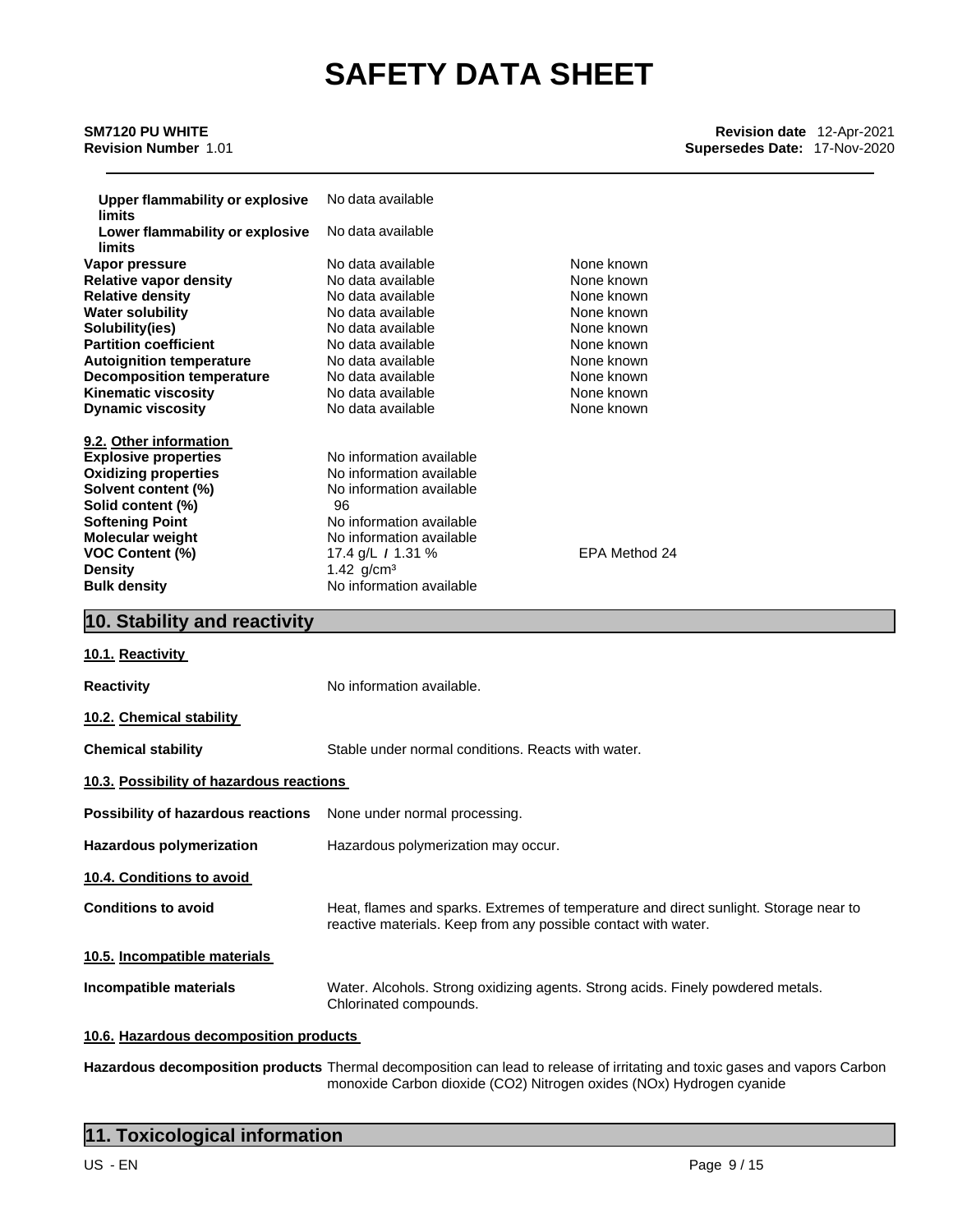#### **11.1. Information on toxicological effects**

| <b>Product Information</b>                              |                                                                                                                                                                                                                                                                                                         |
|---------------------------------------------------------|---------------------------------------------------------------------------------------------------------------------------------------------------------------------------------------------------------------------------------------------------------------------------------------------------------|
| <b>Inhalation</b>                                       | May cause sensitization in susceptible persons. May cause allergy or asthma symptoms or<br>breathing difficulties if inhaled.                                                                                                                                                                           |
| Eye contact                                             | Based on available data, the classification criteria are not met.                                                                                                                                                                                                                                       |
| <b>Skin contact</b>                                     | Repeated or prolonged skin contact may cause allergic reactions with susceptible persons.<br>May cause sensitization by skin contact.                                                                                                                                                                   |
| Ingestion                                               | May cause additional affects as listed under "Inhalation".                                                                                                                                                                                                                                              |
|                                                         | <u>Symptoms related to the physical, chemical and toxicological characteristics</u>                                                                                                                                                                                                                     |
| Symptoms                                                | Symptoms of allergic reaction may include rash, itching, swelling, trouble breathing, tingling<br>of the hands and feet, dizziness, lightheadedness, chest pain, muscle pain, or flushing.<br>Coughing and/ or wheezing. Itching. Rashes. Hives. Prolonged contact may cause redness<br>and irritation. |
| Acute toxicity<br><b>Numerical measures of toxicity</b> |                                                                                                                                                                                                                                                                                                         |
| <b>ATEmix (dermal)</b><br>ATEmix (inhalation-dust/mist) | The following values are calculated based on chapter 3.1 of the GHS document $% \mathcal{M}$ .<br>32,450.70 mg/kg<br>174.00 mg/l                                                                                                                                                                        |

#### **Component Information**

| Chemical name                                         | Oral LD50                                           | Dermal LD50                                                                     | Inhalation LC50                                            |
|-------------------------------------------------------|-----------------------------------------------------|---------------------------------------------------------------------------------|------------------------------------------------------------|
| Limestone<br>1317-65-3                                | >5000 mg/kg (Rattus)                                |                                                                                 |                                                            |
| Titanium dioxide<br>13463-67-7                        | >10000 mg/kg (Rattus)                               | LD50 > 10000 mg/Kg                                                              | $>5$ mg/l                                                  |
| Xylenes (o-, m-, p- isomers)<br>1330-20-7             | $=3500$ mg/kg (Rattus)                              | > 1700 mg/kg (Oryctolagus<br>cuniculus) > 4350 mg/kg<br>(Oryctolagus cuniculus) | $=$ >47635 mg/L (Rattus) 4 h =<br>$>5000$ ppm (Rattus) 4 h |
| Propylene carbonate<br>108-32-7                       | $LD50 > 5000$ mg/kg (Rattus)<br>OECD <sub>401</sub> | > 3000 mg/kg (Oryctolagus)<br>cuniculus)                                        |                                                            |
| Benzenesulfonyl isocyanate,<br>4-methyl-<br>4083-64-1 | $=$ 2234 mg/kg (Rattus)                             | LD 50 (Rattus) $>$ 2000 mg/kg<br>OECD 402                                       | $>640$ ppm (Rattus) 1 h                                    |
| Ethylbenzene<br>$100 - 41 - 4$                        | $=3500$ mg/kg (Rattus)                              | $= 15400$ mg/kg (Oryctolagus<br>cuniculus)                                      | $=17.4$ mg/L (Rattus) 4 h                                  |
| 4,4'-Methylenediphenyl<br>diisocyanate<br>101-68-8    | $=$ 31600 mg/kg (Rattus)<br>$= 9200$ mg/kg (Rattus) | $LD 50 > 9400$ mg/kg<br>(Oryctolagus cuniculus)<br>OECD 402                     | $=1.5$ mg/L (Rattus) 4 h                                   |
| Quartz<br>14808-60-7                                  | $>$ 2000 mg/kg (Rattus)                             |                                                                                 |                                                            |

#### **Delayed and immediate effects as well as chronic effects from short and long-term exposure**

**Skin corrosion/irritation** Based on available data, the classification criteria are not met.

| ÷.<br>$\sim$<br>3463<br>Titanium dioxide t<br>.ס-כ | -                       |                              |                         |                 |                 |
|----------------------------------------------------|-------------------------|------------------------------|-------------------------|-----------------|-----------------|
| Method                                             | <b>Decles</b><br>$\sim$ | route<br>-xposure<br>$-1010$ | dose<br>tective<br>ום ו | time<br>xposure | <b>IResults</b> |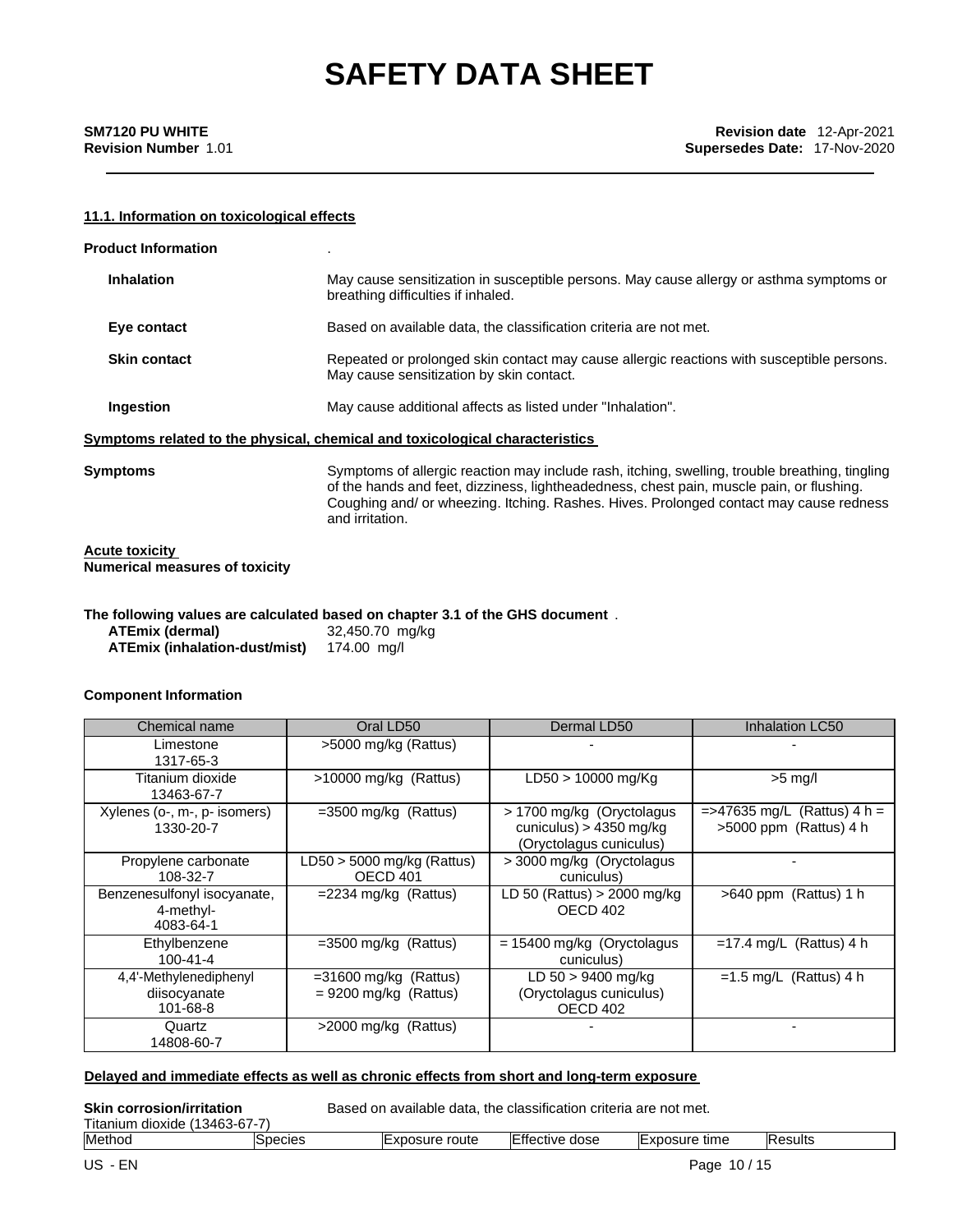#### **SM7120 PU WHITE**

| <b>OECD</b><br>404 <sup>.</sup><br>Acute<br>i est<br>NO. |  |  | <b>INon-irritant</b> |
|----------------------------------------------------------|--|--|----------------------|
| Dermal<br>⊟rritation/Corrosion                           |  |  |                      |

**Serious eye damage/eye irritation** Based on available data, the classification criteria are not met.

| 4.4'-Methylenediphenyl diisocyanate (101-68-8) |                |                 |                        |                |                 |
|------------------------------------------------|----------------|-----------------|------------------------|----------------|-----------------|
| Method                                         | <b>Species</b> | IExposure route | <b>IEffective dose</b> | IExposure time | <b>IResults</b> |
| <b>OECD Test No. 405: Acute Rabbit</b>         |                | Eve             | 0.1 mL                 | 24 hours       | Non-irritant    |
| Eye Irritation/Corrosion                       |                |                 |                        |                |                 |

**Respiratory or skin sensitization** May cause sensitization by inhalation. May cause sensitization by skin contact.

Titanium dioxide (13463-67-7)

4,4'-Methylenediphenyl diisocyanate (101-68-8)

| Method               | ISpecies | route<br>osure<br>IE.<br>.<br>^'' | ΙF<br>esults        |
|----------------------|----------|-----------------------------------|---------------------|
| <b>OECD</b><br>GD 39 | na.      | Inhalation                        | <b>ISensitizing</b> |

**Germ cell mutagenicity** Based on available data, the classification criteria are not met.

**Carcinogenicity** Contains a known or suspected carcinogen. Classification based on data available for ingredients. Suspected of causing cancer. As Quartz (14808-60-7) is inextricably bound in the polymer matrix, it is not expected to be available as an airborne hazard (dust, mist, or spray) under normal condition of uses. As Titanium dioxide (13463-67-7) is inextricably bound in the polymer matrix, it is not expected to be available as an airborne hazard (dust, mist, or spray) under normal condition of uses.

The table below indicates whether each agency has listed any ingredient as a carcinogen.

| Chemical name                                                                                                                                                                                               | <b>ACGIH</b>                                                             | <b>IARC</b> | <b>NTP</b>     | <b>OSHA</b> |
|-------------------------------------------------------------------------------------------------------------------------------------------------------------------------------------------------------------|--------------------------------------------------------------------------|-------------|----------------|-------------|
| Polyvinyl chloride<br>9002-86-2                                                                                                                                                                             |                                                                          | Group 3     | ٠              |             |
| Titanium dioxide<br>13463-67-7                                                                                                                                                                              |                                                                          | Group 2B    | -              | X           |
| Xylenes (o-, m-, p-<br>isomers)<br>1330-20-7                                                                                                                                                                |                                                                          | Group 3     | $\blacksquare$ |             |
| Ethylbenzene<br>$100 - 41 - 4$                                                                                                                                                                              | A <sub>3</sub>                                                           | Group 2B    |                | X           |
| 4,4'-Methylenediphenyl<br>diisocyanate<br>$101 - 68 - 8$                                                                                                                                                    | $\blacksquare$                                                           | Group 3     | ٠              |             |
| Quartz<br>14808-60-7                                                                                                                                                                                        | A2                                                                       | Group 1     | Known          | X           |
| Legend<br>A3 - Animal Carcinogen<br>A2 - Suspected Human Carcinogen<br>IARC (International Agency for Research on Cancer)<br>Group 1 - Carcinogenic to Humans<br>Crown 2D. Bossibly Corpinagenia to Ulumana | <b>ACGIH (American Conference of Governmental Industrial Hygienists)</b> |             |                |             |

*Group 2B - Possibly Carcinogenic to Humans Group 3 - Not Classifiable as to Carcinogenicity in Humans*

**NTP (National Toxicology Program)**

*Known - Known Carcinogen*

**OSHA (Occupational Safety and Health Administration of the US Department of Labor)**

*X - Present*

Titanium dioxide (13463-67-7)

| Method                                                                                              | Species    | <b>IResults</b>            |
|-----------------------------------------------------------------------------------------------------|------------|----------------------------|
| Oral                                                                                                | <b>Rat</b> | Carcinogenic<br><b>Not</b> |
| tet al (2010)<br><b>Inhalation</b><br>carcinogenic activity of Rat<br>$\mathsf{v} \cdot$<br>ΛU<br>◡ |            | <b>ICarcinogenic</b>       |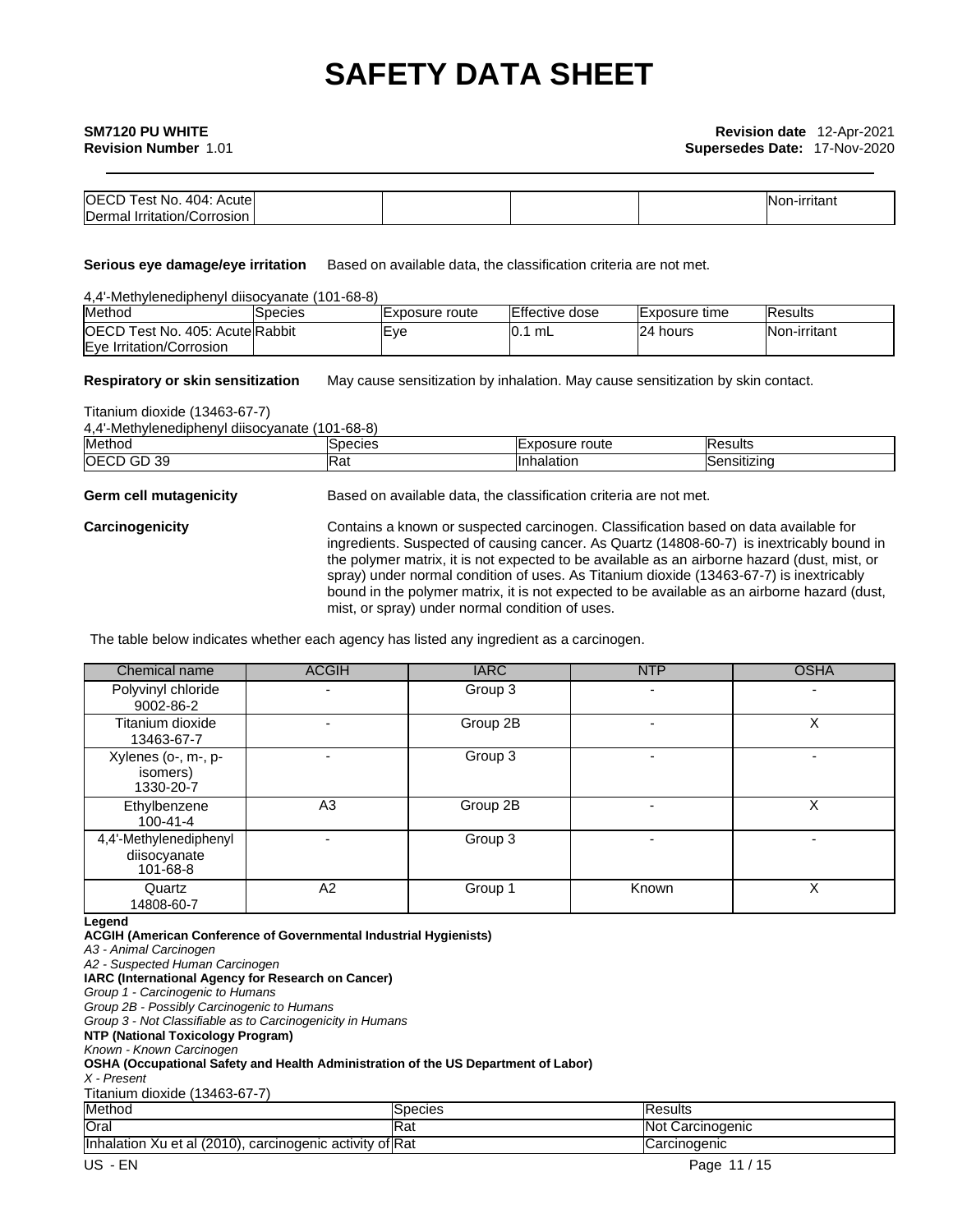### **SM7120 PU WHITE**

**Revision Number** 1.01

| Inanoscale TiO2 administered by an         |  |
|--------------------------------------------|--|
| intrapulmonary spraying (IPS) -            |  |
| linitiation-promotion protocol in rat lung |  |

4,4'-Methylenediphenyl diisocyanate (101-68-8)

| Method                                                    | ISpecies | <b>Results</b>                     |
|-----------------------------------------------------------|----------|------------------------------------|
| <b>OECD T</b><br>l Chronic<br>Test No.<br>. 453: Combined | Rat      | Limited evidence of a carcinogenic |
| Toxicity/Carcinogenicity Studies                          |          | leffect                            |

| <b>Reproductive toxicity</b>                                   | Based on available data, the classification criteria are not met.                                            |
|----------------------------------------------------------------|--------------------------------------------------------------------------------------------------------------|
| <b>STOT - single exposure</b>                                  | Based on available data, the classification criteria are not met.                                            |
| <b>STOT - repeated exposure</b><br><b>Target organ effects</b> | May cause damage to organs through prolonged or repeated exposure.<br>Eyes, Lungs, Respiratory system, Skin. |
| <b>Aspiration hazard</b>                                       | Based on available data, the classification criteria are not met.                                            |
| Other adverse effects                                          | No information available.                                                                                    |
| Interactive effects                                            | No information available.                                                                                    |

### **12. Ecological information**

### **12.1. Toxicity**

#### **Ecotoxicity** .

| Chemical name                                      | Algae/aquatic plants                                                     | Fish                                                         | Toxicity to<br>microorganisms                      | Crustacea                                   |
|----------------------------------------------------|--------------------------------------------------------------------------|--------------------------------------------------------------|----------------------------------------------------|---------------------------------------------|
| Limestone<br>1317-65-3                             | CE50 (72h) > 200mg/L<br>Algae (Desmondesmus<br>subspicatus)              | CL50 (96h)>10000mg/L<br>(Oncorhynchus mykiss)                |                                                    | CE50 (48h) >1000 mg/L<br>Daphnia Magna      |
| Titanium dioxide<br>13463-67-7                     | LC50 (96h) >10000 mg/l<br>(Cyprinodon variegatus)<br>OECD <sub>203</sub> |                                                              |                                                    |                                             |
| Xylenes (o-, m-, p-<br>isomers)<br>1330-20-7       |                                                                          | LC50 96 h 2.6 mg/L<br>(Oncorhynchus mykiss )<br>(OECD 203)   | $EC50 = 0.0084$ mg/L 24 h                          | EC50 48 h = $3.4$ mg/L<br>(Dappnia magna)   |
| Propylene carbonate<br>108-32-7                    | EC50: >500mg/L (72h,<br>Desmodesmus<br>subspicatus)                      | LC50 96 h > 1000 mg/L<br>(Cyprinus carpio<br>semi-static)    | EC50 > 10000 mg/L 17 h                             | EC50: >500mg/L (48h,<br>Daphnia magna)      |
| Ethylbenzene<br>$100 - 41 - 4$                     | EC50 72 h 2.6 - 11.3<br>mq/L<br>(Pseudokirchneriella<br>subcapitata)     | LC50 96 h = 4.2 mg/L<br>(Oncorhynchus mykiss<br>semi-static) | $EC50 = 9.68$ mg/L 30 min<br>$EC50 = 96$ mg/L 24 h | EC50: 1.8 - 2.4mg/L<br>(48h, Daphnia magna) |
| 4,4'-Methylenediphenyl<br>diisocyanate<br>101-68-8 | ErC50 (72h) >1640 mg/L<br>Algae (scenedesmus<br>subspicatus) (OECD 201)  | >1000 mg/l (Danio rerio)                                     |                                                    | EC50 (24H) >1000 mg/L<br>Daphnia magna      |

#### **12.2. Persistence and degradability**

#### **Persistence and degradability** No information available.

#### **12.3. Bioaccumulative potential**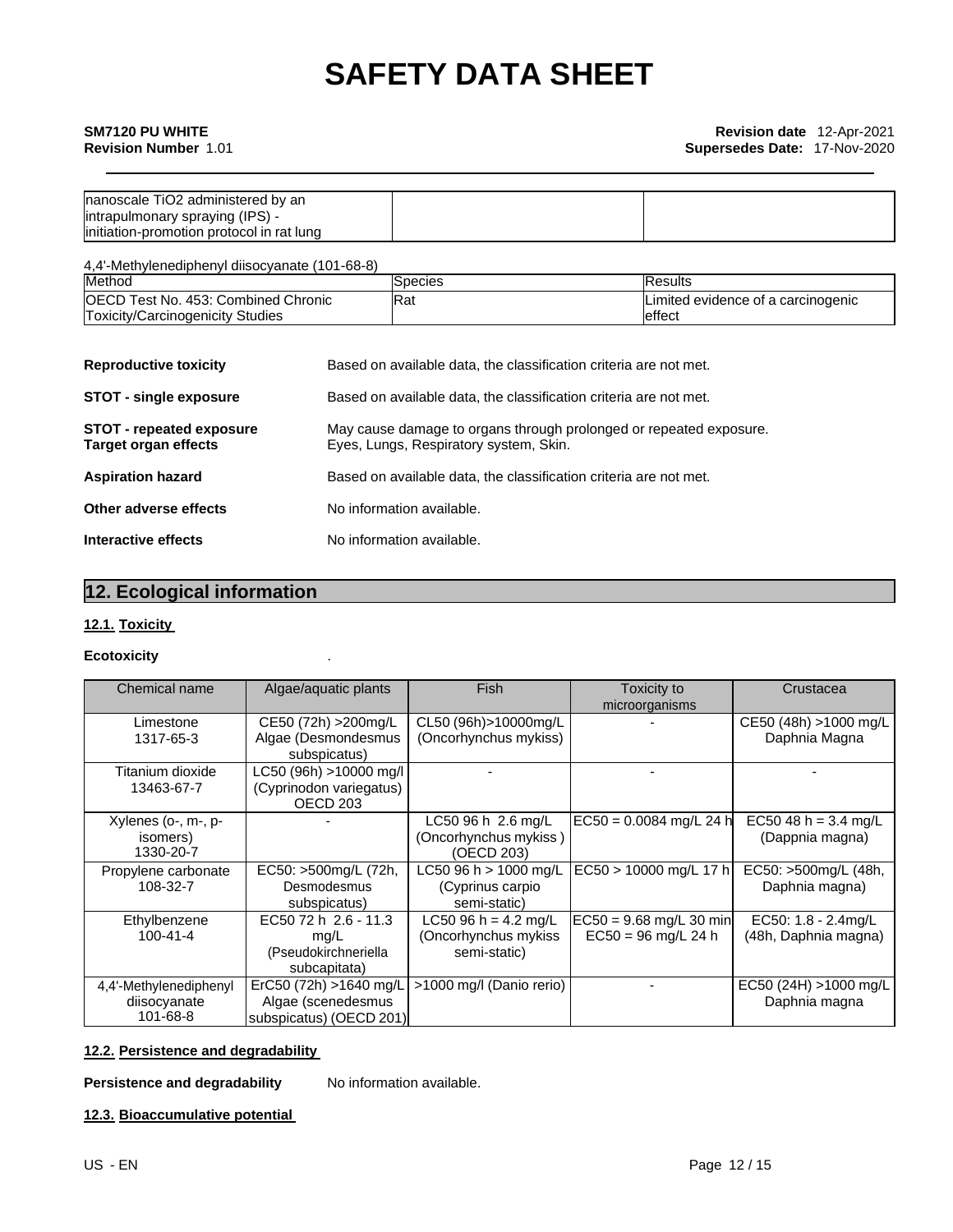#### **SM7120 PU WHITE Revision Number** 1.01

**Bioaccumulation** There is no data for this product.

#### **Component Information**

| Chemical name                                      | <b>Partition coefficient</b> |
|----------------------------------------------------|------------------------------|
| Limestone<br>1317-65-3                             | 0.9                          |
| Xylenes (o-, m-, p- isomers)<br>1330-20-7          | 3.15                         |
| Propylene carbonate<br>108-32-7                    | 0.079                        |
| Benzenesulfonyl isocyanate, 4-methyl-<br>4083-64-1 | 0.6                          |
| Ethylbenzene<br>$100 - 41 - 4$                     | 3.2                          |
| 4,4'-Methylenediphenyl diisocyanate<br>101-68-8    | 4.51                         |

#### **12.4. Mobility in soil**

| No information available. |  |  |
|---------------------------|--|--|
|                           |  |  |
| No information available. |  |  |
|                           |  |  |

| 13. Disposal considerations            |                                                                                                                                                                                                                                                |  |  |  |
|----------------------------------------|------------------------------------------------------------------------------------------------------------------------------------------------------------------------------------------------------------------------------------------------|--|--|--|
| 13.1. Waste treatment methods          |                                                                                                                                                                                                                                                |  |  |  |
| Waste from residues/unused<br>products | It is the responsibility of the waste generator to determine the toxicity and physical<br>properties of the material generated to determine the proper waste identification and<br>disposal methods in compliance with applicable regulations. |  |  |  |
| <b>Contaminated packaging</b>          | Dispose of in accordance with federal, state and local regulations.                                                                                                                                                                            |  |  |  |
|                                        |                                                                                                                                                                                                                                                |  |  |  |

### **14. Transport information**

**Note:** The shipping descriptions shown here are for bulk shipments only, and may not apply to shipments made in non-bulk packages (see regulatory definition) The information shown here, may not always agree with the bill of lading shipping description for the material 49 CFR 173.150(f)(2) "The requirements in this subchapter do not apply to a material classed as a combustible liquid in a non-bulk packaging unless the combustible liquid is a hazardous substance, a hazardous waste, or a marine pollutant."

**DOT** 

| <b>UN/ID No</b>                 | NA1993                                                                 |
|---------------------------------|------------------------------------------------------------------------|
| <b>Proper Shipping Name</b>     | Combustible liquid, n.o.s.                                             |
| Transport hazard class(es)      | Combustible liquid                                                     |
| <b>Packing Group</b>            | Ш                                                                      |
| <b>Reportable Quantity (RQ)</b> | (Xylenes (o-, m-, p- isomers): $RQ$ (kg)= 45.40)                       |
| <b>Special Provisions</b>       | IB3. T1.TP1. 148                                                       |
| <b>Marine Pollutant</b>         | Np                                                                     |
| <b>Description</b>              | NA1993, Combustible liquid, n.o.s. (Xylenes (o-, m-, p- isomers)), III |
| <b>Emergency Response Guide</b> | 128                                                                    |
|                                 |                                                                        |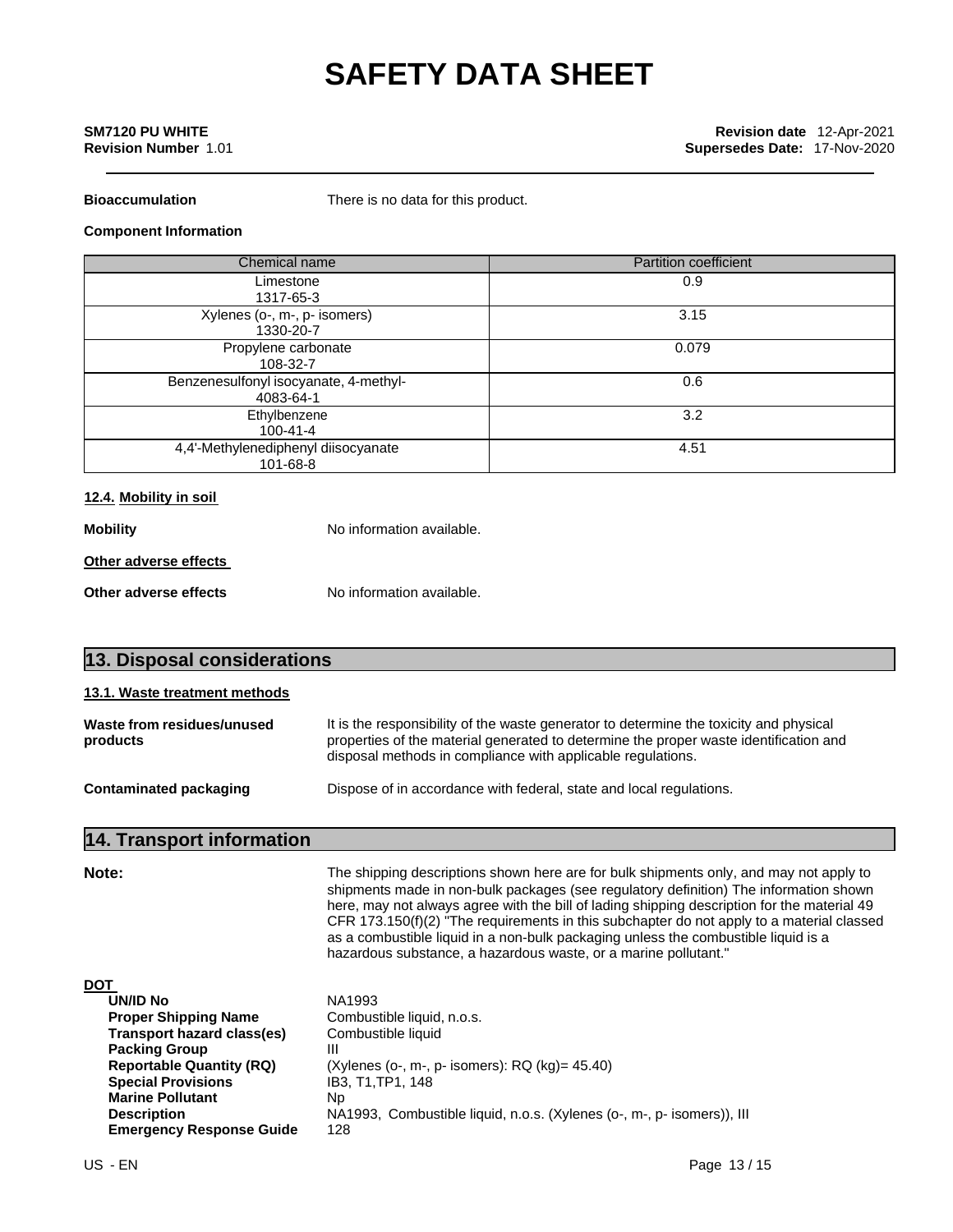#### **SM7120 PU WHITE Revision Number** 1.01

**Number**

**IATA** Not regulated

**IMDG** Not regulated

### **15. Regulatory information**

#### **International Inventories**

| <b>TSCA</b> | .isted |
|-------------|--------|
| <b>DSL</b>  | isted  |
| . .         |        |

**Legend:**

**TSCA** - United States Toxic Substances Control Act Section 8(b) Inventory

**DSL** - Canadian Domestic Substances List

**Listed** - The components of this product are either listed or exempt from listing on inventory.

**Not Listed** - One or more components of this product are not listed on inventory.

#### **US Federal Regulations**

#### **SARA 313**

Section 313 of Title III of the Superfund Amendments and Reauthorization Act of 1986 (SARA). This product contains a chemical or chemicals which are subject to the reporting requirements of the Act and Title 40 of the Code of Federal Regulations, Part 372.

| Chemical name                       | CAS No    | SARA 313 - Threshold Values % |
|-------------------------------------|-----------|-------------------------------|
| Xylenes (o-, m-, p- isomers)        | 1330-20-7 |                               |
| Ethylbenzene                        | 100-41-4  |                               |
| 4.4'-Methylenediphenyl diisocyanate | 101-68-8  |                               |

#### **SARA 311/312 Hazard Categories**

Should this product meet EPCRA 311/312 Tier reporting criteria at 40 CFR 370, refer to Section 2 of this SDS for appropriate classifications.

#### **California Proposition 65**

This product contains one or more of the substances listed on Proposition 65 at or above 0.1 wt.%

| <b>Chemical Name</b>  | <b>CAS NO</b> |
|-----------------------|---------------|
| Ethylbenzene          | 100-41-4      |
| Furan                 | 110-00-9      |
| Quartz                | 14808-60-7    |
| Titanium dioxide      | 13462-67-7    |
| Methyl alcohol        | 67-56-1       |
| Di-isodecyl phthalate | 68515-49-1    |
| Acetaldehyde          | 75-07-0       |
| Propylene Oxide       | 75-56-9       |
| Silica                | 7631-86-9     |
| Cumene                | 98-82-8       |
| Toluene               | 108-88-3      |
| Ethanol               | 64-17-5       |